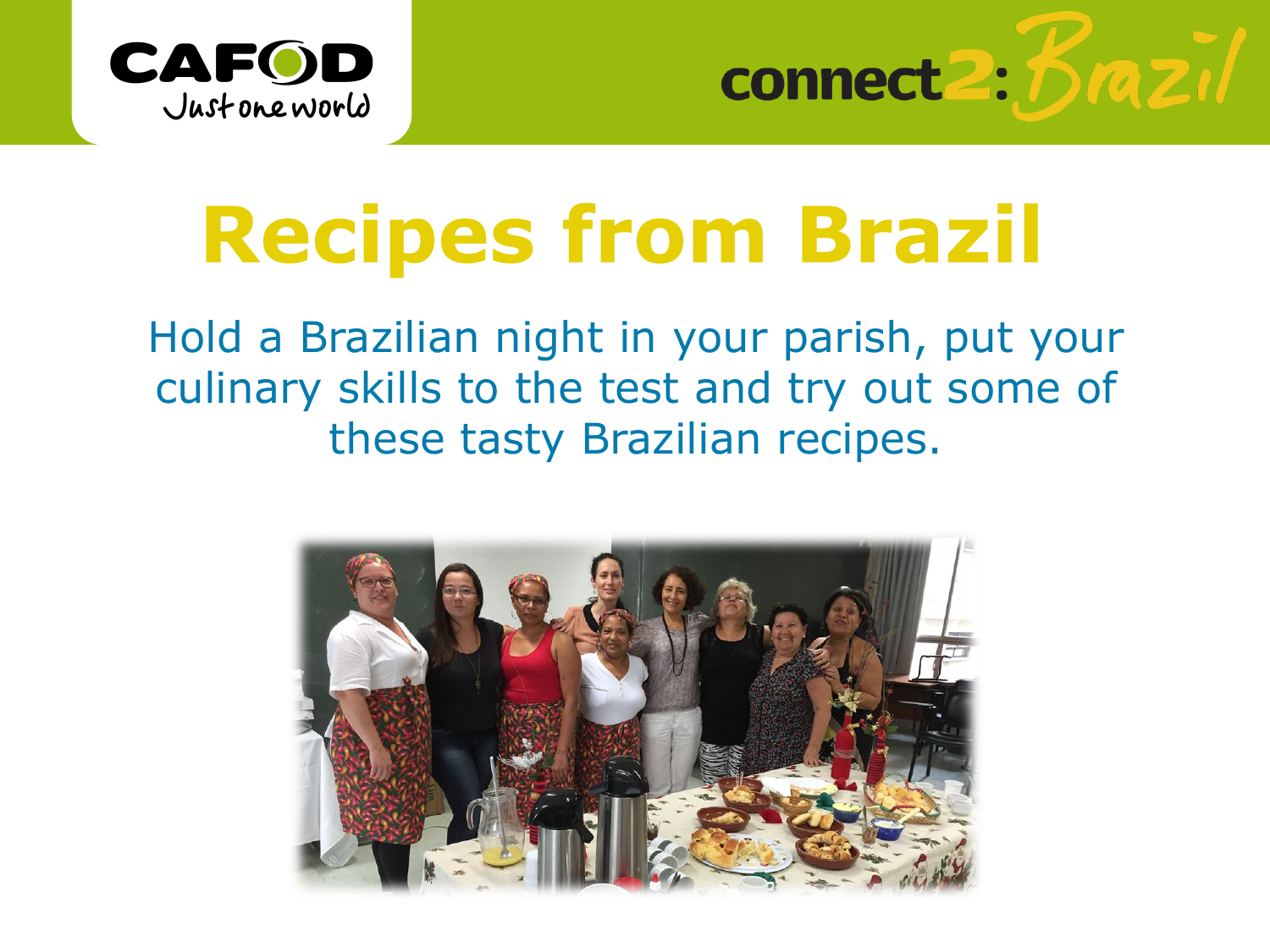## **Savoury treats**

#### **Pão de Queijo (Brazilian cheese bread) Ingredients: 60ml/2fl.oz. vegetable oil, 60ml[/2fl.oz. water, 1 tsp salt, 100g/4oz](http://www.google.co.uk/url?sa=i&rct=j&q=&esrc=s&frm=1&source=images&cd=&cad=rja&uact=8&docid=G75V-S-mPxtf-M&tbnid=GSAgO3WrcwM-sM:&ved=0CAUQjRw&url=http%3A%2F%2Fwww.ideiadechef.com%2Freceita%2Fpao-de-queijo%2F&ei=W3ZfU_zJCcG00QXG9oD4DQ&bvm=bv.65397613,d.ZWU&psig=AFQjCNE8mdyOivCQFzbh0f-xO2-faloYjw&ust=1398851538181427)  tapioca flour, 1 egg, 6 tbsp plain yoghurt, 100g/4oz freshly grated parmesan cheese (makes 12 rolls)**



- **1.** Preheat oven to 230C/450F/gas mark 8, grease 2-3 baking sheets.
- **2.** Mix the oil, water and salt in a pan and bring to the boil, mixing well.
- **3.** Place tapioca flour in a bowl and carefully pour in water/oil mixture. Mix with a wooden spoon into a stiff dough.
- **4.** When cool enough to touch, add the egg and mix well.
- **5.** Blend in the yogurt and mix well, then stir in the cheese.
- **6.** With lightly oiled hands, form the mixture into 12 balls and place well apart on the greased baking sheets.
- **7.** Reduce oven temp to 180C/350F, gas mark 4 and bake for 25-30 minutes, or until the rolls puff up and are golden brown.
- **8.** Remove from the oven and eat whilst still warm, or cool on wire racks.



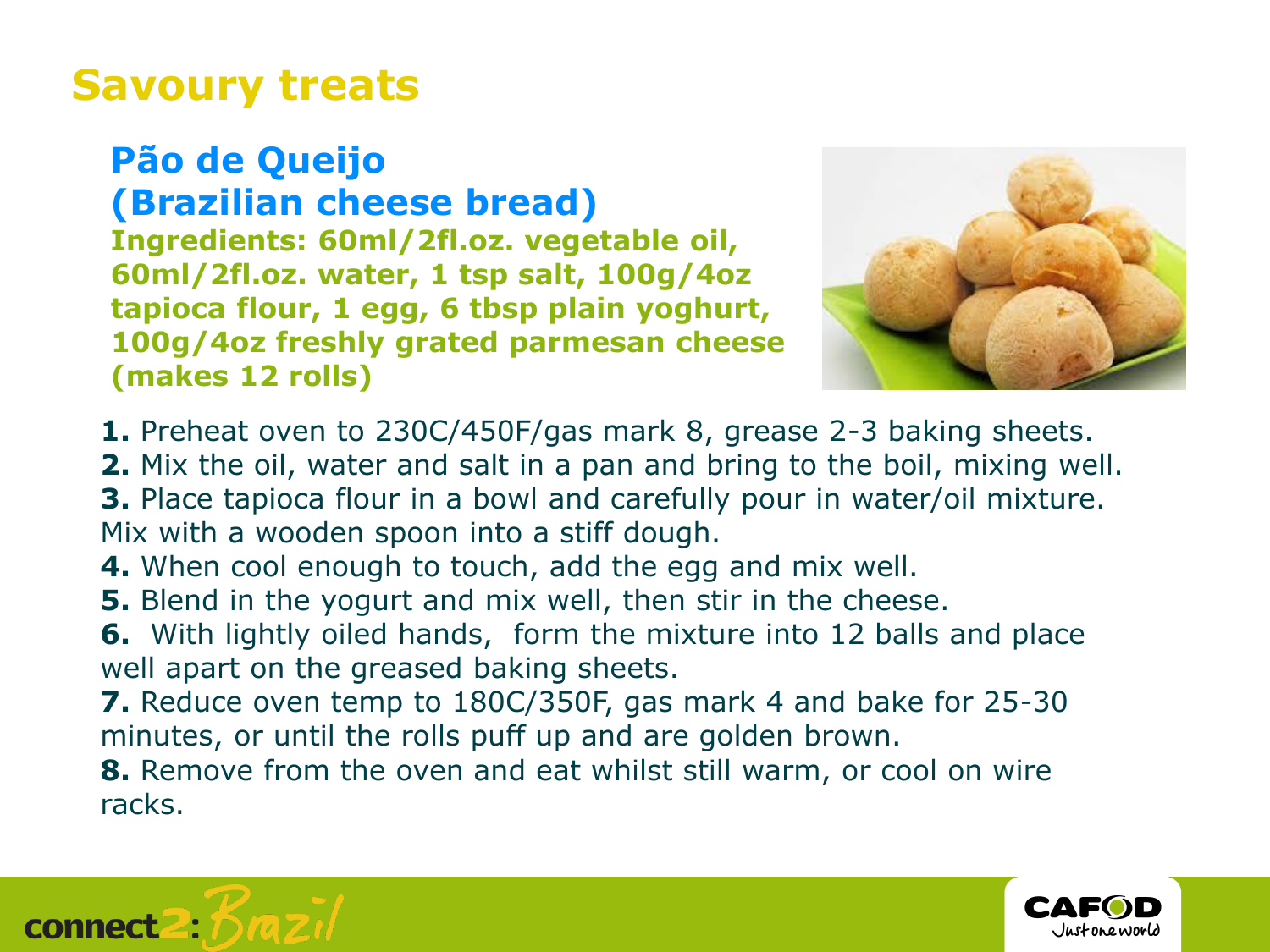## **Savoury treats**

#### **Torta de frios (Ham and cheese bake)**

**Ingredients: ½ cup vegetable oil, 1 tbsp butter, 1 tbsp baking powder, 2 cups milk, 3 eggs, 2 cups cornflour, 2 tbsps grated cheddar cheese, 200g mozzarella cheese cut into cubes, 200g ham cut into cubes, 1 sliced onion, pinch of salt, ½ tsp oregano (makes 12 portions)**



**1.** Pre-heat the oven to 180C/gas mark 4. Grease a deep fill baking tray.

**2.** In the blender beat the oil, butter, milk, eggs, flour, grated cheese and baking powder.

**3.** Pour half of this mixture into the baking tray and spread the mozzarella, ham and onions over the top. Add the salt and oregano, then pour over the other half of the mixture.

**4.** Bake for 40 minutes in the oven

**5.** Serve hot or cold



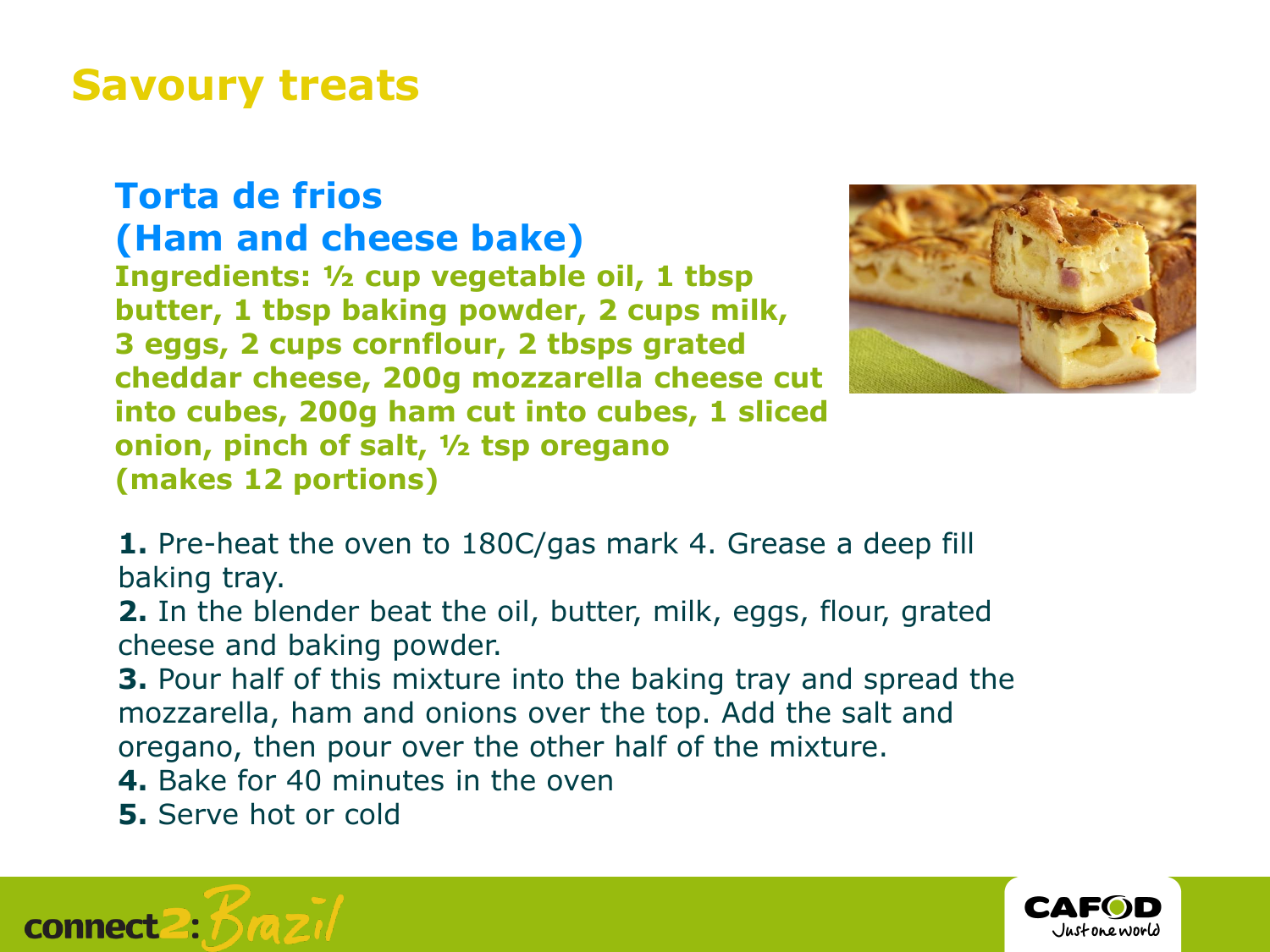# **Cakes and biscuits**

#### **Banana Cake**

**Ingredients: 3 ripe bananas, 1 cup granulated sugar, 1 egg, 1 teaspoon vanilla extract, 1 ½ cup plain flour, 1 tsp baking powder, 1 tsp baking soda, 4 tbsps margarine, ½ cup chopped walnuts (makes 10 slices)**



- **1.** Preheat the oven to 180C/gas mark 4. Grease your loaf tin.
- **2.** Sift the flour with the baking powder and baking soda.
- **3.** With electric mixer on medium, beat margarine, sugar, vanilla extract,
- egg, mashed bananas. Blend but do not over mix.
- **4.** Fold in the nuts and pour batter into prepared tin.
- **5.** Bake for about 40 minutes or until golden brown.



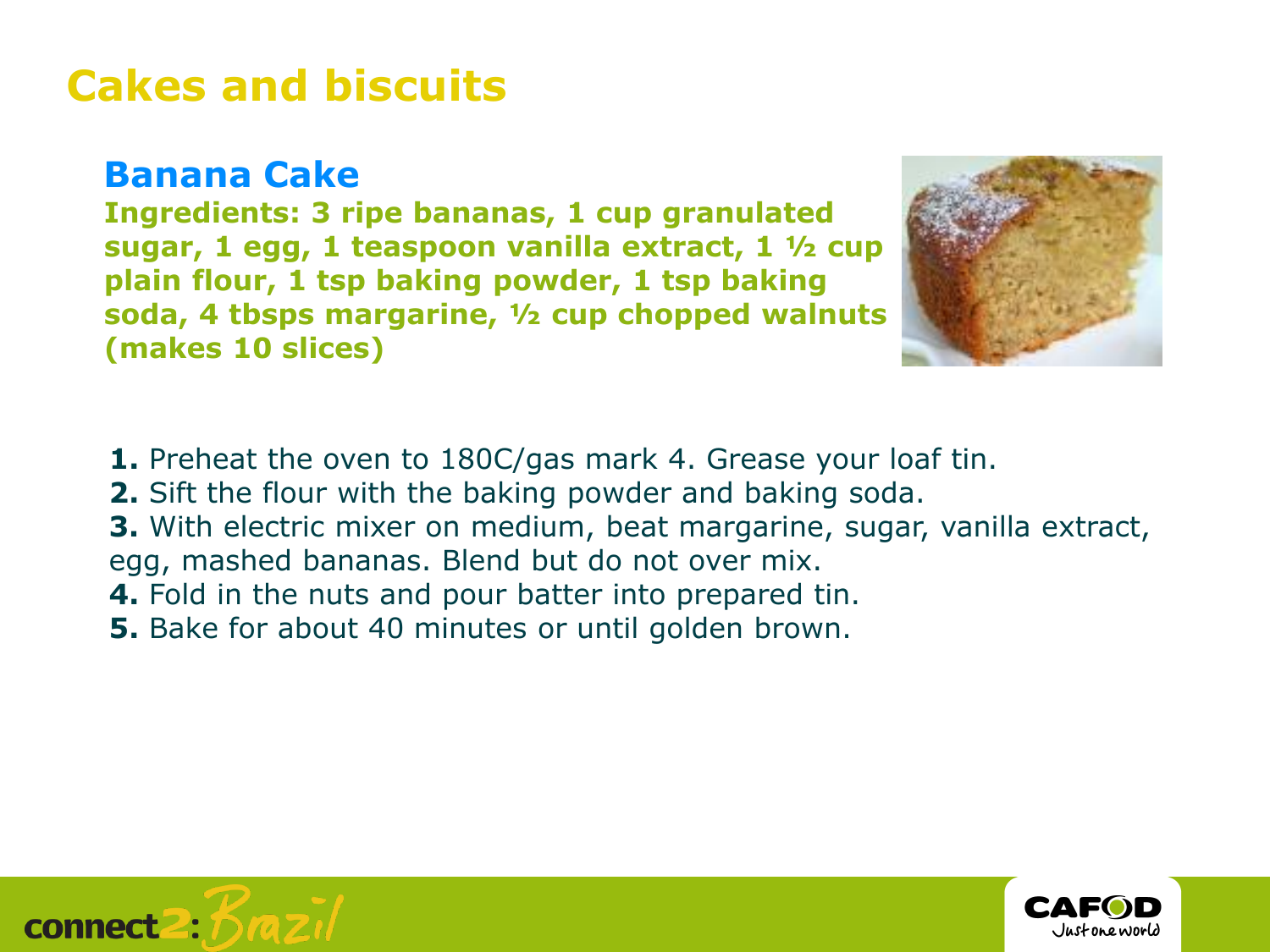# **Cakes and biscuits**

**Biscoitos de Maizena (Delicious and easy sweet biscuits) Ingredients: 200g/7oz cornflour, ¼ tsp salt, 225g/8oz granulated sugar, 1 large egg, ¼ tsp vanilla extract, 175g/6oz butter (makes 36 biscuits)**



- **1.** Place the cornflour, salt and sugar in a big mixing bowl and mix well.
- **2.** Add the egg and vanilla extract, blend, then add the butter and mix well.
- **3.** Set aside for 15 minutes to rest.
- **4.** Preheat the oven to 190C/gas mark 5 and line 2 or 3 baking sheets with parchment paper.
- **5.** Form the dough into 2.5cm balls and place on the lined baking sheets, spreading well apart. Bake for 5-7 minutes. Cool on a wire rack.



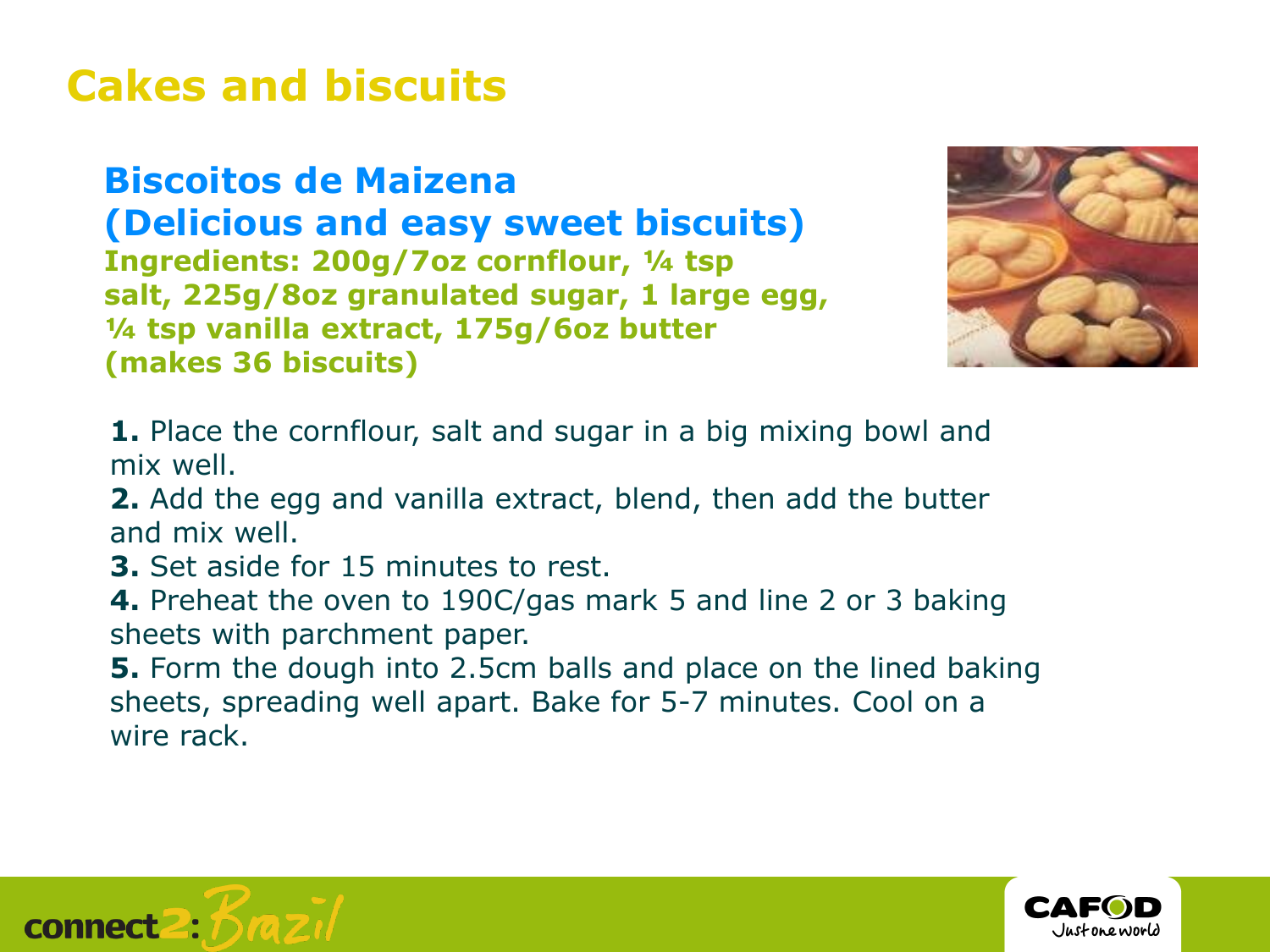## **Sweets**

**Brigadeiros (Brazilian chocolate fudge) Ingredients: 1 can (14 oz) sweetened condensed milk, 1 tbsp margarine, 3 tbsps cocoa powder (makes 40 sweets)**



**1.** Cook the sweetened condensed milk, margarine and cocoa powder in a saucepan over medium-low heat, stirring vigorously. **2.** Cook until it thickens and pan bottom shows during stirring. **3.** Pour mixture into a greased dish and cool to room temp. Take teaspoons of the mixture and make 1 ½ inch balls. **4.** Roll the balls over chocolate sprinkles to decorate. Grease your hands with margarine to make the balls easily. **5.** Place the balls in mini cup-cake wrappers to serve.



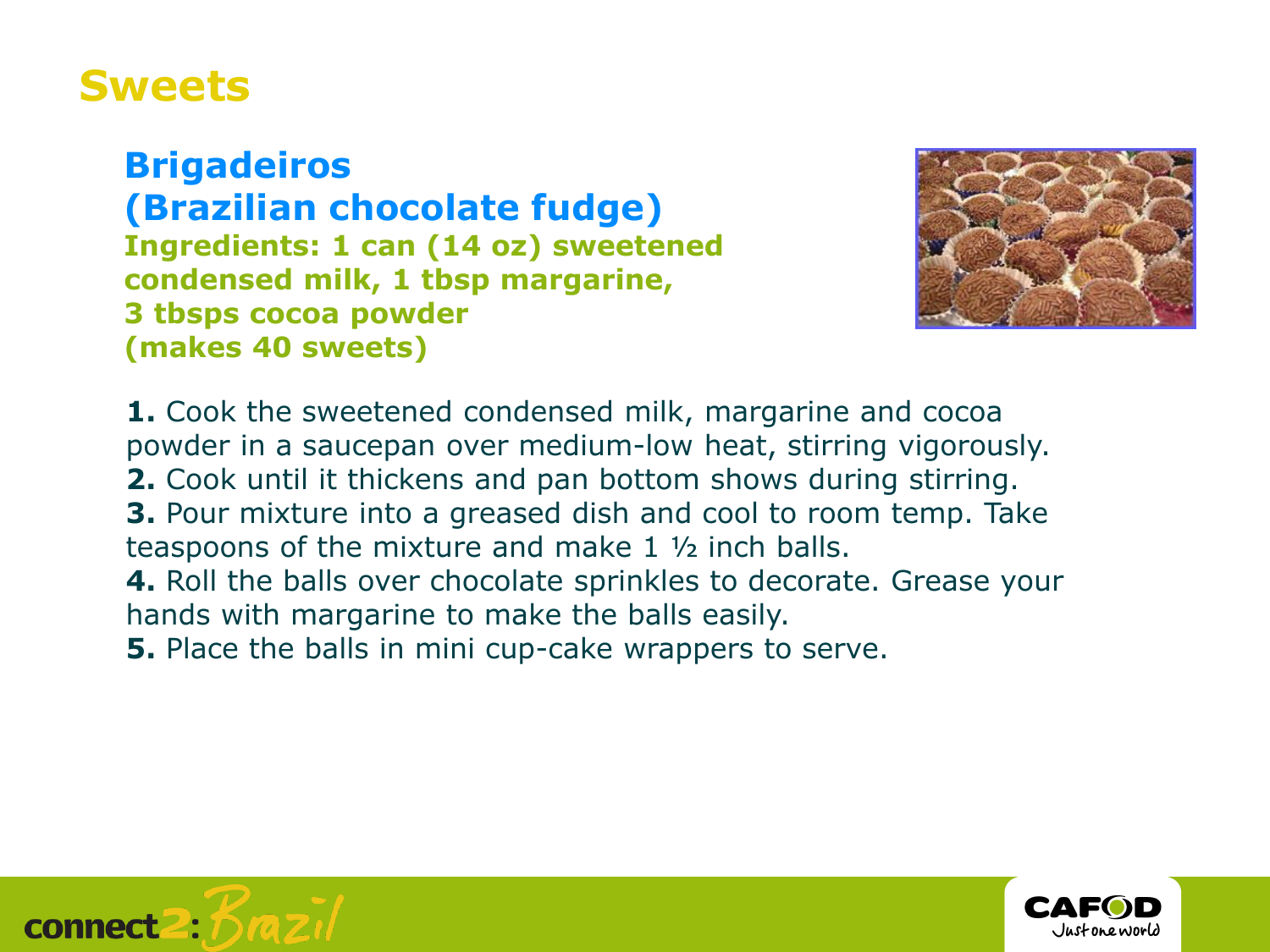## **Sweets**

#### **Beijinho de Coco (Brazilian coconut candy)**

**Ingredients: 1 can (14oz) sweetened condensed milk, 1 cup of grated coconut, ½ cup of coconut milk, 3 egg yolks, 40 cloves to decorate (makes 40 sweets)**



**1.** Cook the sweetened condensed milk, grated coconut and egg yolks in a saucepan over a medium-low heat, stirring vigorously. **2.** Cook the mixture until it thickens enough to show the pan bottom during stirring.

**3.** Pour the mixture in a greased dish and let it cool to room temp. Take small amounts of the mixture with a teaspoon and make 1 ½ inch balls.

**4.** Roll the balls over granulated sugar to decorate and stick a clove on the ball.

**5.** Place the balls in mini cup-cake wrappers to serve.